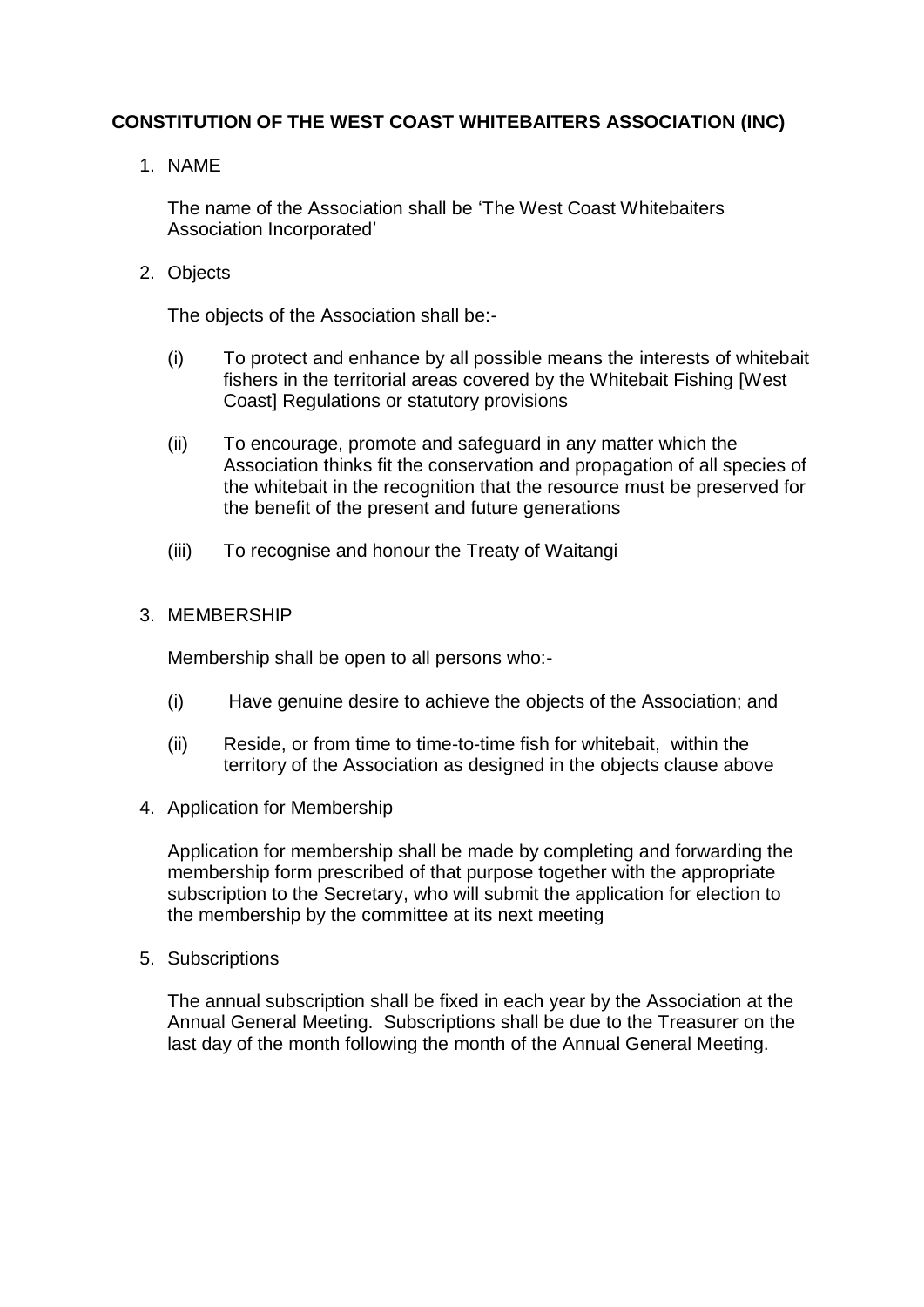### 6. Termination of Membership

Any member may resign from the Association at any time upon delivering a written resignation to the Secretary but any such resignation shall not release the member from payment of any subscription due or payable at the time of such resignation.

### 7. Expulsion

The Committee may, subject to giving the member concerned proper hearing rights, expel the Association any member who, in the opinion of the Committee, has been involved in conduct unworthy of a member or which is or might be injurious to the interests of the Association and/or its members.

### 8. BRANCHES

The Association shall have branches as defined by the Committee and the boundaries of such Branches shall be those boundaries determined by the Committee from time-to-time. Each Branch shall be entitled to two delegates to be elected annually at a meeting to the Branch.

# 9. ANNUAL GENERAL MEETING

The financial year of the Association shall commence on the first day of April in each year and shall end on the thirty first day of March the following year. An Annual General Meeting shall be held each year between the first day of May and thirtieth day of September at a time and place determined by the Committee for the following purposes:-

- (i) To receive from the Committee the President's report, Balance Sheet and Statement of Accounts for the preceding year
- (ii) To elect a President, Vice President, a Secretary and a Treasurer [the offices of Secretary and Treasurer may be jointly held by the same person]
- (iii) To determine by resolution any matters which may be duly submitted to the meeting
- (iv) To consider any matters of general business

# 10.Special General Meeting

A special General Meeting of the Association shall be convened by the Secretary when directed by the Committee or on the written requisition of twenty or more members of the Association. Every requisition shall state the purpose for which the meeting is required and the meeting shall be covered within thirty days of receipt of such requisition.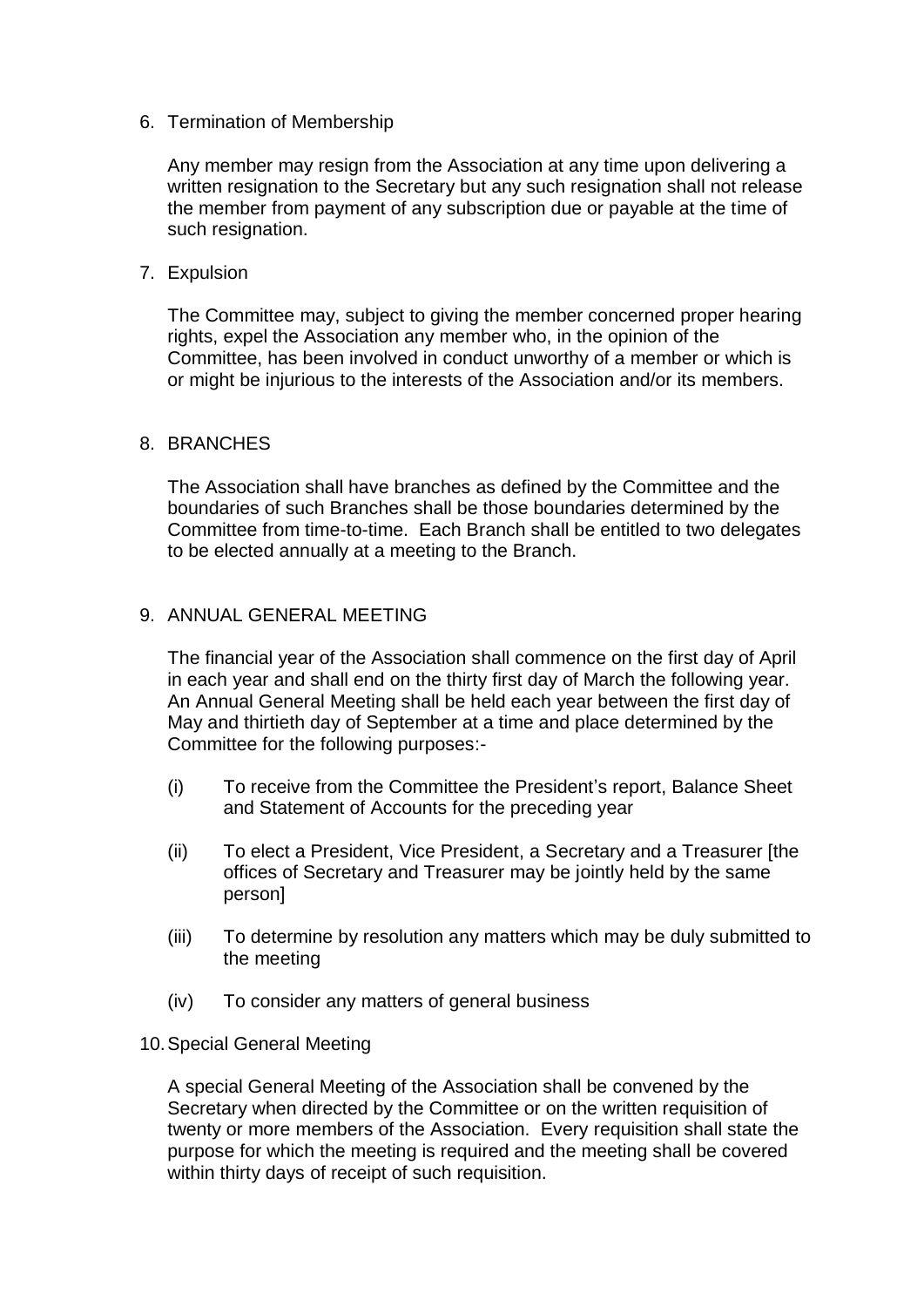### 11.Notice of Meetings

At least fourteen days' notice shall be given of all general meetings and such notice shall state the general nature of the business to be transacted and state the date, time and place of such general meeting. Notice may be given by advertisement in local newspapers, display in public places or by written notice to individual members. Irregularities in connection with notices required by this Rule shall not invalidate any of the proceedings of a General Meeting or any election of other business carried out thereat.

#### 12.Procedure at General Meeting

- (i) A quorum shall consist of Twelve members of the Association
- (ii) All items calling for a vote shall be decided upon a majority of the votes cast
- (iii) All voting, other than for election of officers, shall be by voice or show of hands unless a secret ballot is demanded by the Chair or at least three members entitled to vote.
- (iv) The mode of voting on all elections at the Annual General Meeting shall be by secret ballot for which purpose scrutineers shall be appointed at the meeting
- (v) Voting by proxy shall not be permitted

### 13.COMMITTEE

- (i) The Committee shall consist of the President, Vice President, Secretary and Treasurer and Delegates for the Branches as provided for in this Constitution
- (ii) The Committee shall have the power subject at all times to resolutions of general meetings to:-
	- (a) Exercise all such powers and do all acts and things as may be done by the Association and as are not hereby required to be done or exercised by the Association in general meeting
	- (b) Delegate any of its powers as it deems fit
	- (c) Appoint and discharge such sub-committees to assist in carrying out the work of the Association as it may deem necessary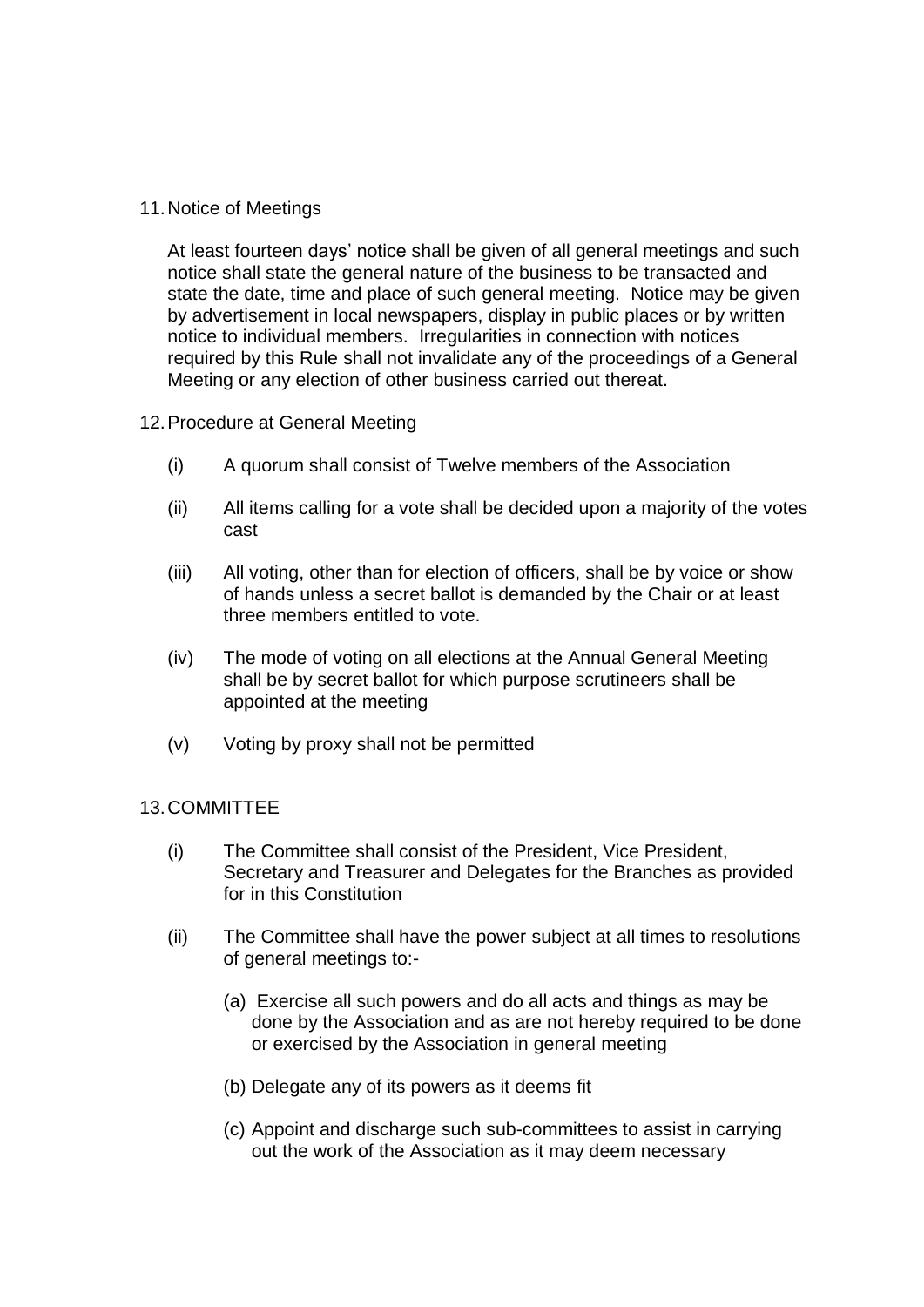- (d) Appoint Association Delegates to other bodies
- (e) Appoint a member to fill any casual vacancy on the committee or to any office of the Association until the next meeting
- (f) Settle any questions which may arise and regulate its own proceedings and those of sub-committees as are not specifically provided for in these rules

#### 14.Meetings of Committee

The Committee shall meet from time-to-time as it deems necessary. All committee members shall be given fourteen days' notice of the date, place and time of such meetings but the President has power to call a meeting at shorter notice for urgent business. A quorum shall consist of 50% of the members of the committee.

#### 15.Nominations

Nominations hall be made at the relevant general meeting and shall be received until the chair declares nominations closed.

#### 16.AUDIT

The accounts of the Association shall be audited annually by such suitably qualified persons as shall be determined by the Committee.

#### 17.COMMON SEAL

The Association shall have a common seal which shall be kept in the custody of the Secretary for the time being and shall be used only in pursuance of a resolution of the Committee and the application of the seal shall be attested by two members of the Committee.

#### 18.REGISTERED OFFICE

The registered office of the Association shall be at such place as may be determined from time-to-time by the Committee.

#### 19.ALTERATIONS OF RULES

These rules may be altered, added to or rescinded by resolution carried by seventy five percent [75%] of those present and entitled to vote at any general meeting of the Association. Notice of such proposed change must be advertised with the notices of the meeting. No addition to or alteration or rescission of the rules shall be approved it it affects the winding up clause.